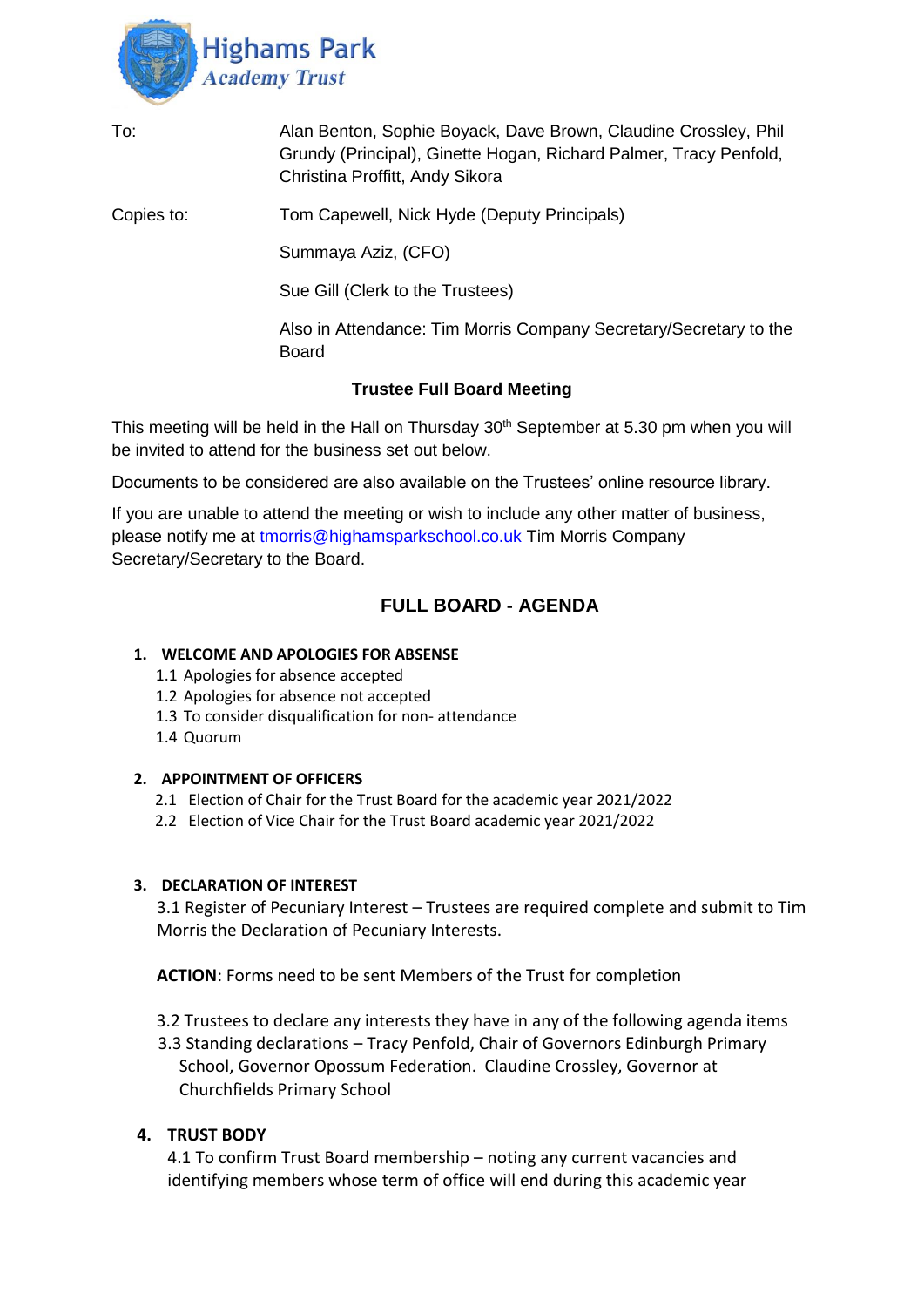

4.2 To confirm Tracy Penfold reappointment from 18<sup>th</sup> December 21 by members as a foundation trustee for further four-year term.

4.3 Ensure details held about Trustees on GIAS and Companies House are up to date. 4.4 To confirm a section 128 check has been completed.

4.5 Trustee Code of Conduct – Trustees are requested to agree and sign the Trustee code of conduct 21/22 and return to Tim Morris

4.6 Skills Audit – Trustees are requested to complete the skills Audit and return to Tim Morris

4.7 Keeping Children Safe in Education – Trustees are requested to confirm that they have read and understood the document by the close of this half term.

4.8 Governor Services SLA – to confirm approval of SLA for LBWF Governor Services Clerking/Minute Taking Services and Training Package for 21/22

# **5. MINUTES OF THE FULL BOARD MEETING – 15TH JULY 2021**

5.1 Trustees are asked to approve the previous minutes for content and accuracy.

### 5.2 MATTERS ARISING

### **6.SCHEDULE OF DELEGATION 21/22**

6.1 Trustees are asked to approve the schedule of delegation 21/22 noting the changes to the committee remits (as agreed in July 21)

### **7. COMMITTEE MEMBERSHIP**

7.1 Trustees are asked to approve the membership of the following committees

- **Academies Effectiveness**
- **Resources Committee**
- **Audit Committee**
- **Pay Panel**
- **Pupil Disciplinary**

#### **8. LINK TRUSTEES**

8.1 Trustees are asked to agree the Link Roles for 21/22

# **9. STRATEGIC SCHOOL ITEMS**

9.1 Risk Assessment for September 21 school opening – Phil Grundy Trustees are asked to note the risk assessment. 9.2 School Development Priories – Phil Grundy Trustees are asked to approve the school development priorities 21/22

# **10. RESOURCES SCHOOL ITEMS - OVERVIEW**

10.1 Pupil Numbers September 21 – Phil Grundy Trustees are asked to note the current numbers in year 7 and the year 12. 10.2 Report on Covid Absences – Staff and Students – Cally Halkes Trustees are asked to note the report. 10.3 Schools Rebuilding Programme and current CIF projects – Richard Palmer Trustees to note the current position with regards to the above schemes. 10.4 Finance update July/August 2021 – Summaya Aziz